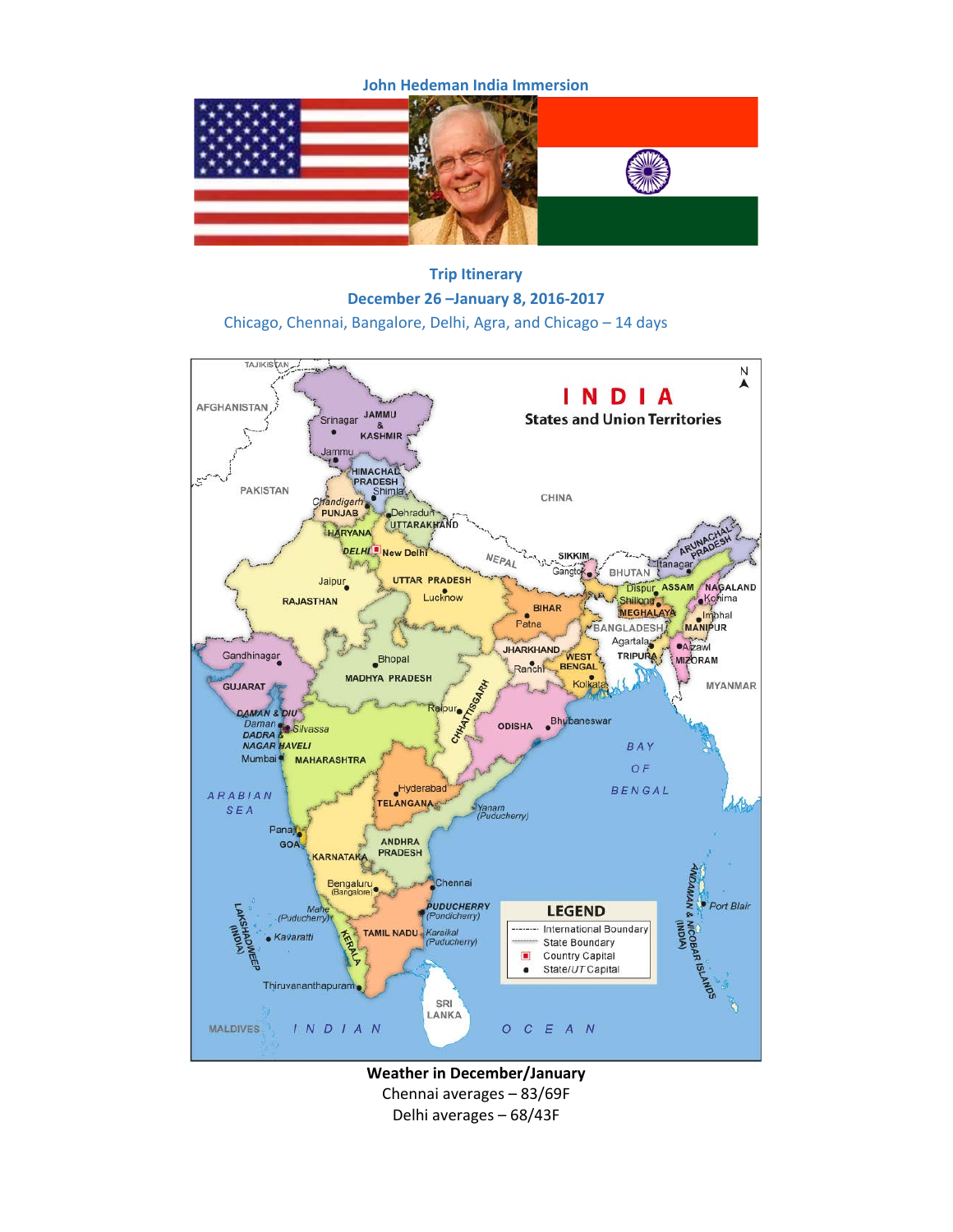## Short Itinerary

December 26 – Depart Chicago December 27 – Arrive in Chennai December 28 – Urban Chennai December 29 – Kadambur December 30 – Madurantagam – Sightseeing Mammalapuram December 31 – Acharapakkam - Rural January 1 – Urban and Departure for Bangalore January 2 – Urban Bangalore January 3 – Urban/Rural Bangalore January 4 – Urban and Departure for Delhi January 5 – Agra/Taj Mahal January 6 – Rural North India January 7 – Sightseeing/shopping/depart January 8 – Arrive in Chicago

# Flight Information

Main Group (ADD NAMES)

| <b>Flight</b> | <b>Departs</b>                   | Airport         | <b>Trmnl Arrives</b> | Airport         | Trmnl |
|---------------|----------------------------------|-----------------|----------------------|-----------------|-------|
| Etihad 0150   | Dec 26 / 12:05 pm Chicago O'Hare |                 | Dec 27/ 11:40 am     | Abu Dhabi (AUH) | 1     |
| Etihad 0270   | Dec 27 / 2:10 pm                 | Abu Dhabi (AUH) | Dec 27 / 8:15 pm     | Chennai         | 4     |

*Note – All special instructions to you are shown in italics.*

# **PLEASE PRINT AND TAKE TWO COPIES OF THIS DOCUMENT AND KEEP ONE COPY WITH YOU AT ALL TIMES DURING THE FIELD TRIP.**

Final decisions on all issues concerning the group and the field trip will be made by CHAPERONE. In day-to-day activities, CHAPERONE will take care of financial issues and gifts for our hosts and will supervise the captains and group captains in carrying out their duties during transitions to make sure no one is left behind, take care of all travel documents and supervise all logistics.

# Trip Objectives

International Immersion for Students of "Sustainable Product and Market Development for Subsistence Marketplaces" – Year-long course and an integrative learning experience focused on designing products and developing business plans for the radically different context of subsistence. The course is open to graduate students in business, industrial design, engineering, and a few other areas and exceptional senior undergraduates in a few select areas. Projects to date have been with a variety of small and large companies and social enterprises including Motorola, Microsoft, Unilever, and Kraft. The course is supported by the College of Business. Current student projects are in the areas of water, nutrition, clean cooking, post-harvest loss, and personal grooming.

Our objectives are as follows:

- Immersion in subsistence marketplaces through first-hand observation of the influences of poverty, literacy, and culture
	- o Individual and group interactions in urban and rural settings
	- o Observations in urban and rural settings
- Learning about a diverse set of organizations and their initiatives in subsistence marketplaces
	- o Field trips to observe profit and non-profit organizations
- Market research for projects
	- o Individual and group interviews in rural and urban settings
- Discussions with organizational sponsors regarding projects
- Learning about an emerging economy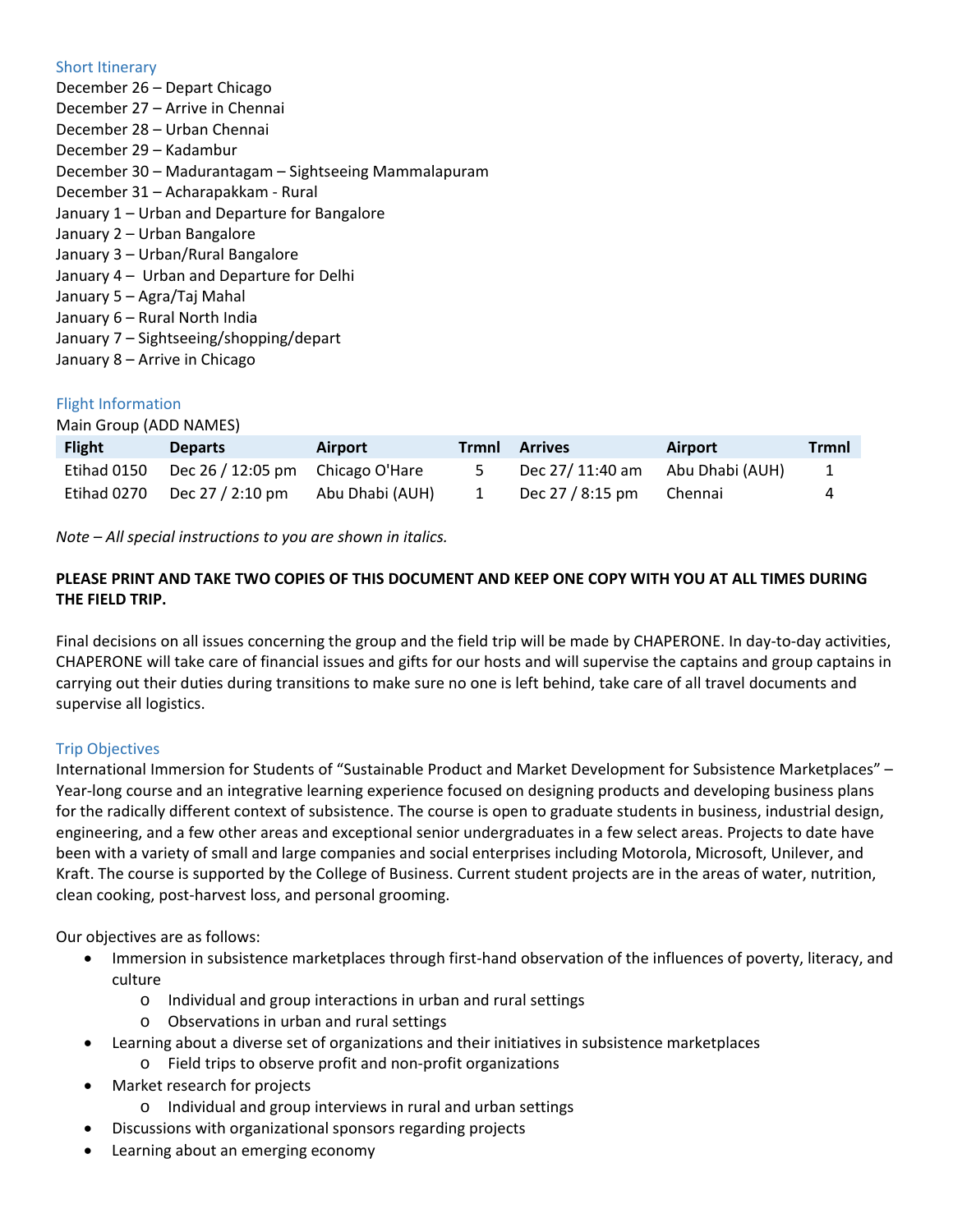## **Expectations of Participants**

- This is a business trip; we will participate in a wide variety of meetings.
- We will be good ambassadors of our program, our corporate affiliates, the University of Illinois, the State of Illinois, and our countries.
- At all times we will be culturally sensitive, and act as gracious guests and exemplary hosts. At the end of each meeting, we will thank our hosts (as indicated in the itinerary below).
- We will be informed travelers wherever we go. We will experience new things, learn a great deal, and have a lot of fun in the process.

# General Information

Register here before travel for US citizens - https://step.state.gov/step/

## Staff and Guests

| <b>CHAPERONE</b>   | <b>PHONE</b> |
|--------------------|--------------|
| STAFF <sub>2</sub> | <b>PHONE</b> |
| STAFF <sub>3</sub> | <b>PHONE</b> |

## **Other phone numbers**

Use 801-501-8480 in India Use 729-953-9148 in India

| Available phone numbers:                  |  |  |  |  |
|-------------------------------------------|--|--|--|--|
| Docomo---------------------801-501-8480   |  |  |  |  |
| Aircel-----------------------729-953-9148 |  |  |  |  |
| Aircel-----------------------729-953-9140 |  |  |  |  |
| Docomo--------------------801-501-8493    |  |  |  |  |
| Docomo--------------------801-524-6617    |  |  |  |  |
|                                           |  |  |  |  |

# **Please install WhatsApp on your phone to be included in text messages during the trip.**

## Students and staff traveling together from the US

| 1. CHAPERONE | <b>PHONE</b> | 3. NAME | <b>PHONE</b> |
|--------------|--------------|---------|--------------|
| 2. NAME      | <b>PHONE</b> | 4. NAME | <b>PHONE</b> |

## Students and staff traveling on their own

| 1. | NAME | <b>PHONE</b> |
|----|------|--------------|
|    |      |              |

2. NAME PHONE

## Important Phone Numbers

## **Study Abroad emergency number: 217-333-1216**

US Numbers as example – 0012173552881 or 0012173901357

## **US to India**

01191-44-26444987 (Access code 011 + Country code 91 + City code 44 for Chennai, 11 for Delhi, then Phone number) **India to US** 

0012173552881 (Access code 00 + Country code 1 + Number) – To dial the US, dial 001 and then your ten-digit number (do not dial 1 before the 10-digit number).

## **In India to landlines**

04426444987 (Access code  $0 +$  City code 44 + Number) – 0 is the same as 1 in the US for domestic calls. Area code is the same as city code.

## **In India to cell numbers**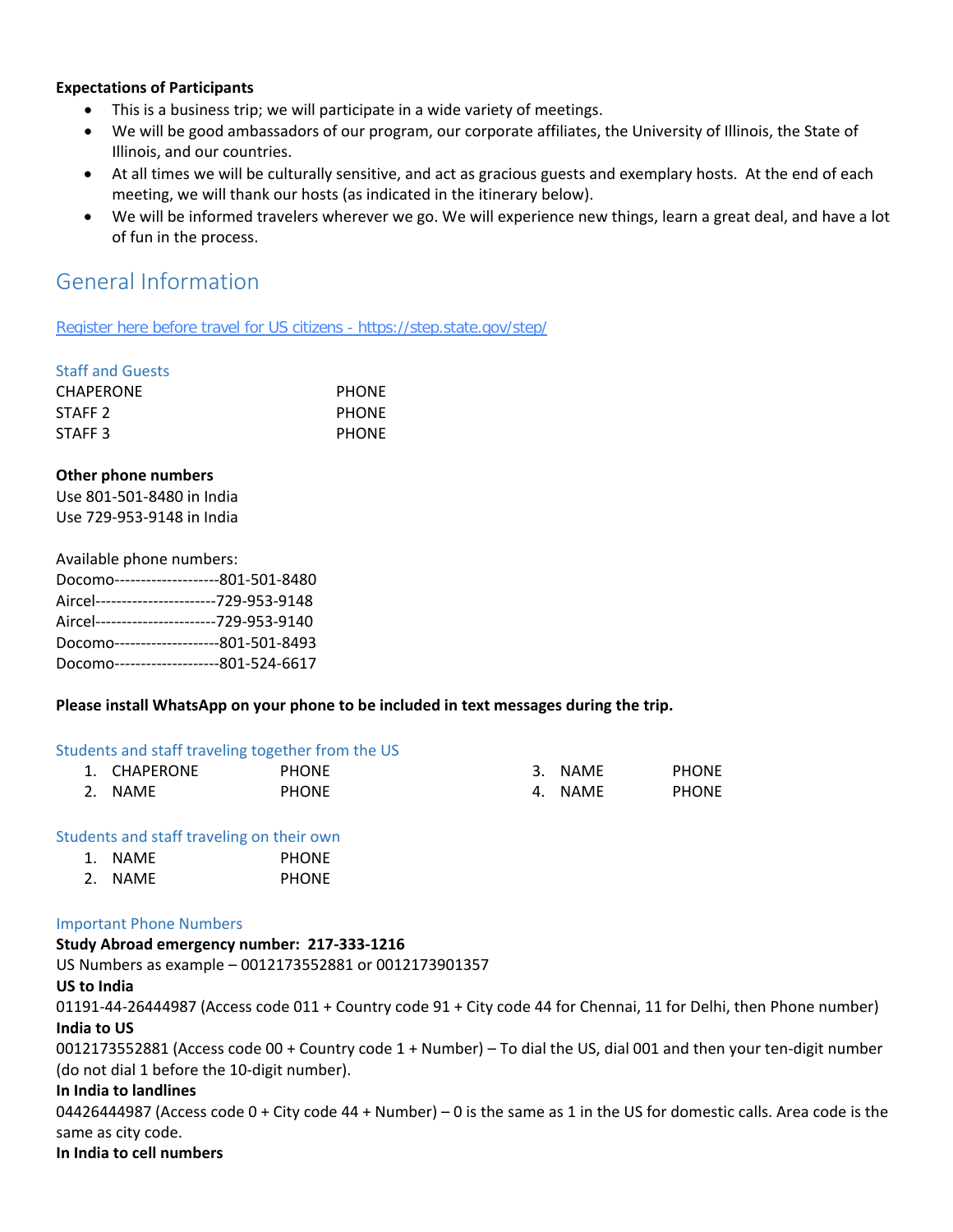Dial direct 10-digit number – You may need to dial "0" or "91" before some ten-digit cell numbers. Cell numbers do not need city codes. From a cell you need to dial 0 and city code (e.g., 044 (44 is Chennai city code) followed by an 8-digit land line). From a public phone you can directly dial the 8-digit local landline.

## Rooming List

NAME 1 NAME 2 NAME 3 NAME 4 STAFF NAME SINGLE ROOM 7 double and 4 single throughout/+ 2 single rooms Chennai + 1 single Bangalore until Jan 3 1 single room Chennai/Bangalore only

## Meal Preferences

**Vegetarian** NAME NAME

**Allergies** NAME (DETAILS)

**A total of 5 vegetarian (1 veg/no egg) lunches in Chennai/Bangalore and 4 in Delhi/Agra. 15 non-veg (1 no pork/1 no shellfish) in Chennai, 12 in Bangalore/Delhi.**

## Local contact for immigration in Chennai

If we need a local contact address in India at immigration, please provide:

**Radha Regent Chennai** 171 Jawaharlal Nehru Salai, Arumbakkam Chennai – 600 106.

For more information: [http://www.radhahotels.com/radha-regent](http://www.radhahotels.com/radha-regent-chennai/contact-us.asp)[chennai/contact-us.asp](http://www.radhahotels.com/radha-regent-chennai/contact-us.asp) 044 6677 8899 [info@radhahotels.com](mailto:info@radhahotels.com)

Contact Information U.S. Consulate General Gemini Circle Chennai 600 006 Phone: 044-2857-4000 Fax: 044-2811-2020 Operating Hours: 8:30 am – 5:30 pm Monday – Friday, excluding Indian and American Holidays Cab– FastTrack 04460006000 04428889999 04424732

# Money, Expenses, and Payment

- TRAVEL AGENT will take care of all expenses for water, entry to tourist sites, and tips for drivers.
- CHAPERONE will take care of some group lunches to save on time.
- Students will take care of some meals as indicated each day.
- Meals will average \$15 each (Breakfasts provided by hotels). Typically, dinners are on your own on many days and dinners at hotels (especially in Delhi) will cost a little more.
- Entry to tourist sites will average about \$5-10 each (Plan for 5 tourist sites roughly).
- Please carry at least \$200 in US dollars and the equivalent of another \$200 in rupees or to be exchanged to rupees (Rs. 12,000). You can use an ATM card in India to withdraw rupees and Christine will have some rupees for you to borrow before you can get to an ATM machine. Just in case your ATM card does not work, please take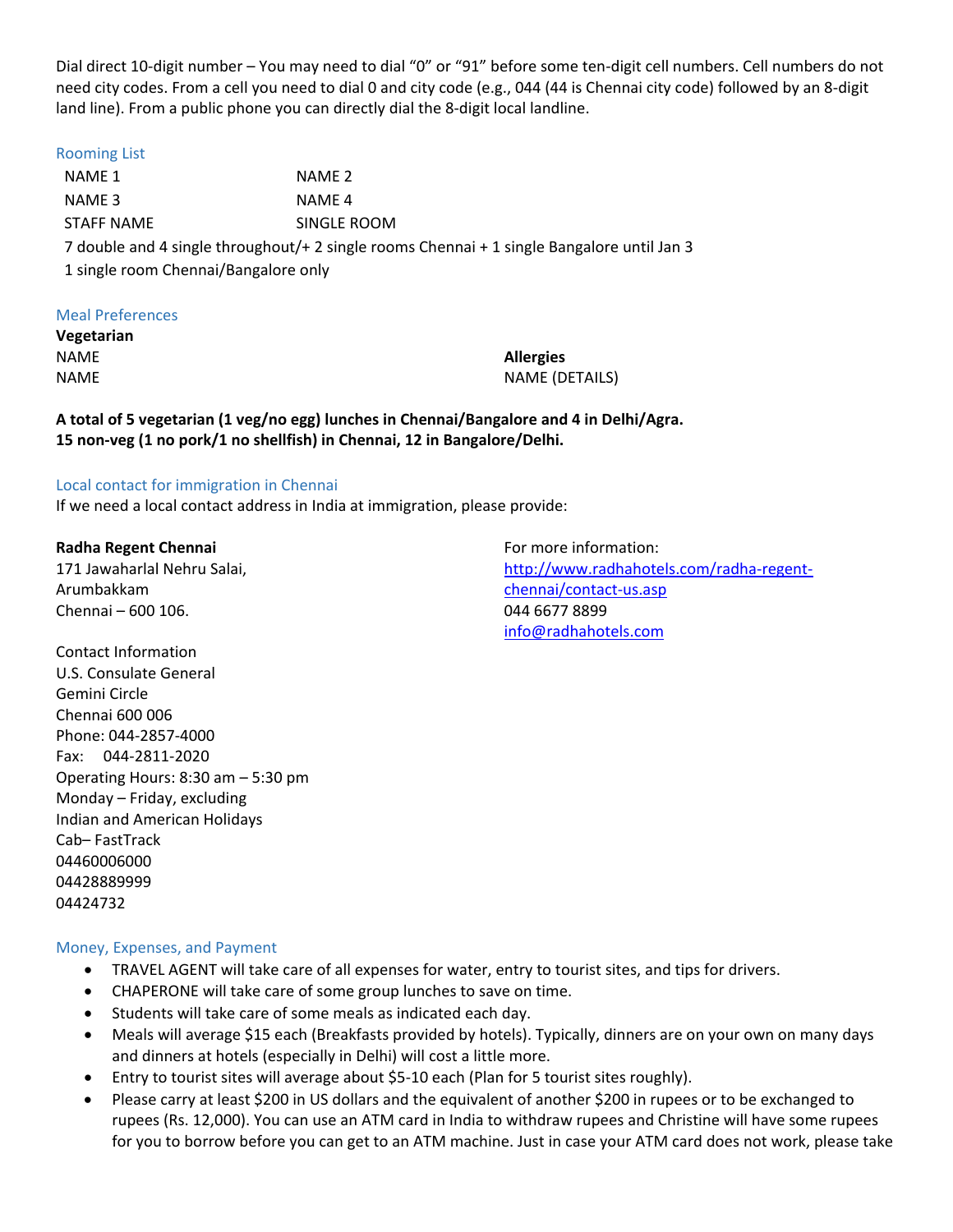the equivalent amount in dollars to use at a currency exchange, i.e., a total of \$400 with \$200 to be exchanged for rupees. Plan to exchange at least \$50 USD upon your arrival in Chennai.

## General Rules of Safety

- 1. Plan to be at airports well ahead of schedule and wait a bit more there if needed. This is much better than missing flights. Also, the extra time is needed with the large group. We will plan on 4 hours ahead of international flight departures and 1.5-2 hours ahead of domestic flight departures.
- 2. Carry all valuables, money, travel documents, with you at all times. Do NOT leave them behind on the bus or van. If you cannot carry them with you, you may use the hotel safe with your own password.
- 3. Carry bottled water with you at all times. Do NOT consume food from street vendors.
- 4. Wait for instructions from the local person before getting down from vehicles. Follow instructions and NEVER get down on the traffic side of the vehicle.
- 5. Before leaving each stop, perform a group check to make sure all members of a student group are in the vehicle and a total group count starting from the back of the bus. It is the responsibility of group captains and the overall captain to make sure everyone is on board. It is the responsibility of the group captains to make sure everyone in their group assembles at meeting points on time.
- 6. Always travel with at least one local person in your group. Do NOT go out on your own always have two other members of the trip with you when leaving the hotel. Avoid being out of the hotel after dark unless as a part of the larger group. Do NOT go to bars/clubs. Completely avoid or minimize consumption of alcohol as much as possible. Avoid purchasing things from street vendors at tourist sites; this will slow down the group and encourage many vendors to approach you. This is not intended to curtail your freedom but to do all we can to have a safe, short trip.
- **7. Make 6 copies each of your passport and visa, and all pages with entries. 4 of those copies will be used at hotels during check-in to avoid handing over passports. Keep two more copies in a bag other than your passport. Keep one copy ready to hand over for check-in December 27th.**
- 8. Shopping and dinner in groups at malls<sup>cb</sup> Please stay with project groups and one local person per group with clear directions for meeting point. Example – Information booth at main level of Phase II (Ground floor in India is the same as  $1<sup>st</sup>$  floor in the US)

If smaller groups need to be formed, then please have one local per group with LOCAL STAFF, TRAVEL AGENT, and our students of Indian origin as local persons.

Departure time to be decided by staff.

# Captain Assignments

- Group captains are responsible for making sure the group is intact at every transition by counting and signing off with overall captains.
- Group captains are responsible for giving out gifts to guests when group is on its own.
- Group captains are responsible for wake-up calls.
- Overall captains are responsible for doing a total count of people at every transition and for making sure and checking with group captains about each group being intact. These two activities need to be done independently and one is not a substitute for the other.
- Overall captains are responsible for organizing with CHAPERONE to give out gifts to guests.

## **Group Captain Assignments**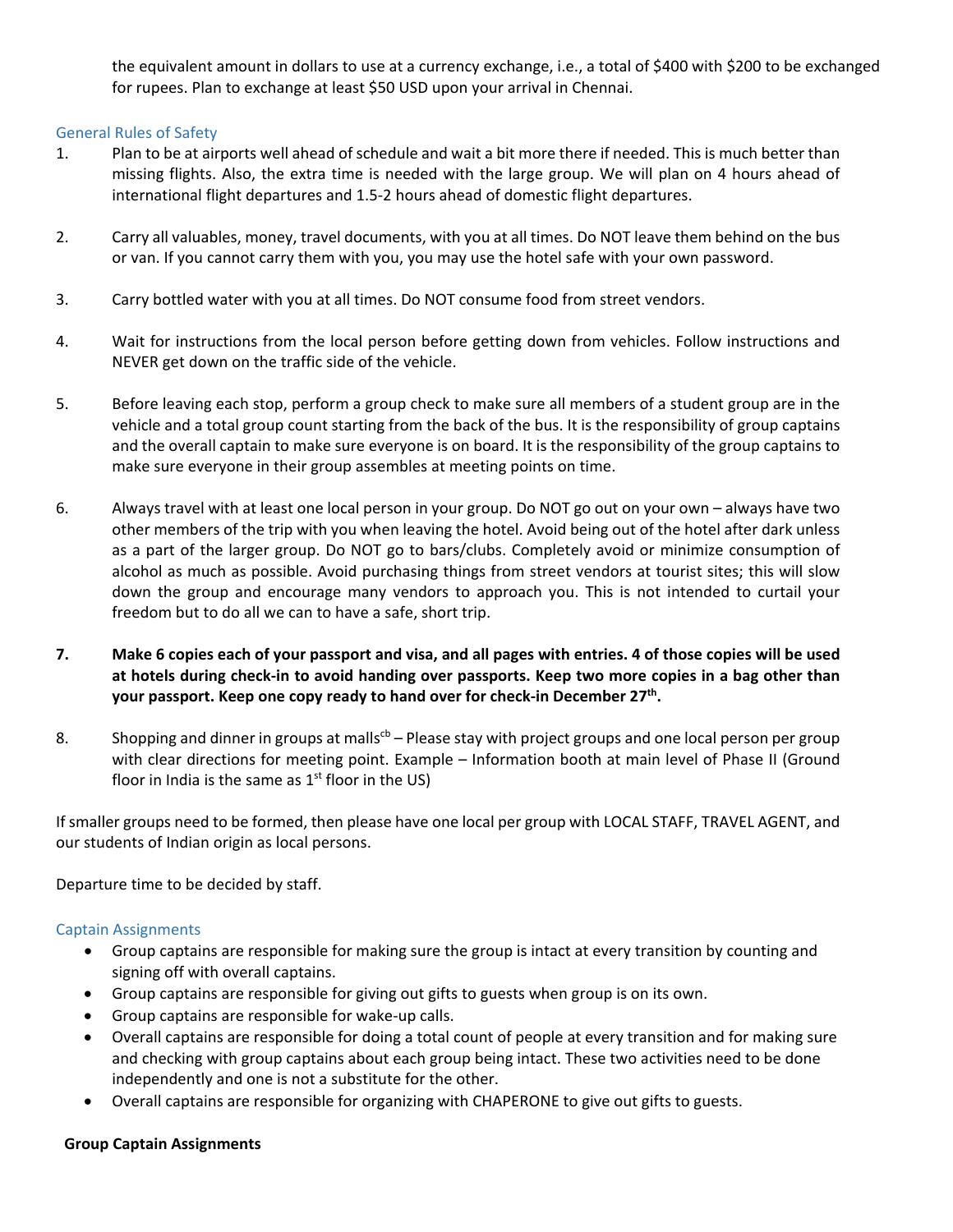| Date   | Abbott/<br><b>Genomics</b> | AG ICT/<br>Amber | Wahl/<br><b>Mesh</b> | <b>Date</b> | Abbott/<br><b>Genomics</b> | AG ICT/<br>Amber | Wahl/<br><b>Mesh</b> |
|--------|----------------------------|------------------|----------------------|-------------|----------------------------|------------------|----------------------|
| 26-Dec | <b>NAME</b>                | <b>NAME</b>      | <b>NAME</b>          | $2-Jan$     | <b>NAME</b>                | <b>NAME</b>      | <b>NAME</b>          |
| 27-Dec | <b>NAME</b>                | <b>NAME</b>      | <b>NAME</b>          | 3-Jan       | <b>NAME</b>                | <b>NAME</b>      | <b>NAME</b>          |
| 28-Dec | <b>NAME</b>                | <b>NAME</b>      | <b>NAME</b>          | 4-Jan       | <b>NAME</b>                | <b>NAME</b>      | <b>NAME</b>          |
| 29-Dec | <b>NAME</b>                | <b>NAME</b>      | <b>NAME</b>          | 5-Jan       | <b>NAME</b>                | <b>NAME</b>      | <b>NAME</b>          |
| 30-Dec | <b>NAME</b>                | <b>NAME</b>      | <b>NAME</b>          | 6-Jan       | <b>NAME</b>                | <b>NAME</b>      | <b>NAME</b>          |
| 31-Dec | <b>NAME</b>                | <b>NAME</b>      | <b>NAME</b>          | 7-Jan       | <b>NAME</b>                | <b>NAME</b>      | <b>NAME</b>          |
| 1-Jan  | <b>NAME</b>                | <b>NAME</b>      | <b>NAME</b>          | 8-Jan       | <b>NAME</b>                | <b>NAME</b>      | <b>NAME</b>          |

## **Overall Captain Assignments**

| Date   | Captain     | Date     | Captain     | Date       | Captain    | Date  | Captain     |
|--------|-------------|----------|-------------|------------|------------|-------|-------------|
| 26-Dec | NAME        | 30-Dec   | NAME        |            | 3-Jan NAME | 7-Jan | <b>NAME</b> |
| 27-Dec | NAME        | $31-Dec$ | NAME        | 4-Jan NAME |            | 8-Jan | <b>NAME</b> |
| 28-Dec | NAME        | $1$ -Jan | <b>NAME</b> | 5-Jan      | NAME       |       |             |
| 29-Dec | <b>NAME</b> | 2-Jan    | <b>NAME</b> | 6-Jan      | NAME       |       |             |

## Other Important Issues

- Please take note of the comfort breaks which will be shown in superscript as "cb." The local staff can always find quick rest stops whenever needed (not in the most preferred of places); please do not hesitate to ask. The assigned breaks are in places we have checked as being reasonable (yes, we have checked restrooms).
- The motto is going to be "early to bed and early to rise." You will have enough rest and also get some work done.
- Certain items such as bottled water will cost a lot more at the hotels. (The same is true of phone calls.) Therefore, it is best to have a large supply beforehand, and it will be arranged. Please carry bottled water wherever you go and do not use the Water provided at restaurants.
- Please bring the assigned camcorders and buy a few mini-DV tapes. The local staff will have adapters and extra mini-DV tapes. To simplify things, you will not be transferring video to memory backup or to a laptop in India. You can take care of that when you get back to the US.
- Some underappreciated products to carry with you during travel and the stay include disposable toilet seat covers, hygienic wipes, powdered detergents, and bottled water.

Some travel websites of countries are listed below along with an article on them. <http://www.independenttraveler.com/resources/article.cfm?AID=135&category=6> [http://travel.state.gov/travel/cis\\_pa\\_tw/cis/cis\\_1765.html](http://travel.state.gov/travel/cis_pa_tw/cis/cis_1765.html) <http://www.voyage.gc.ca/dest/ctry/reportpage-en.asp> <http://www.fco.gov.uk/en/travelling-and-living-overseas/travel-advice-by-country/?action=noTravelAll> <http://www.smartraveller.gov.au/zw-cgi/view/Advice/>

Staff and Guests (Photos and names)

GROUP 1 (Photos and names) *Whom to talk to*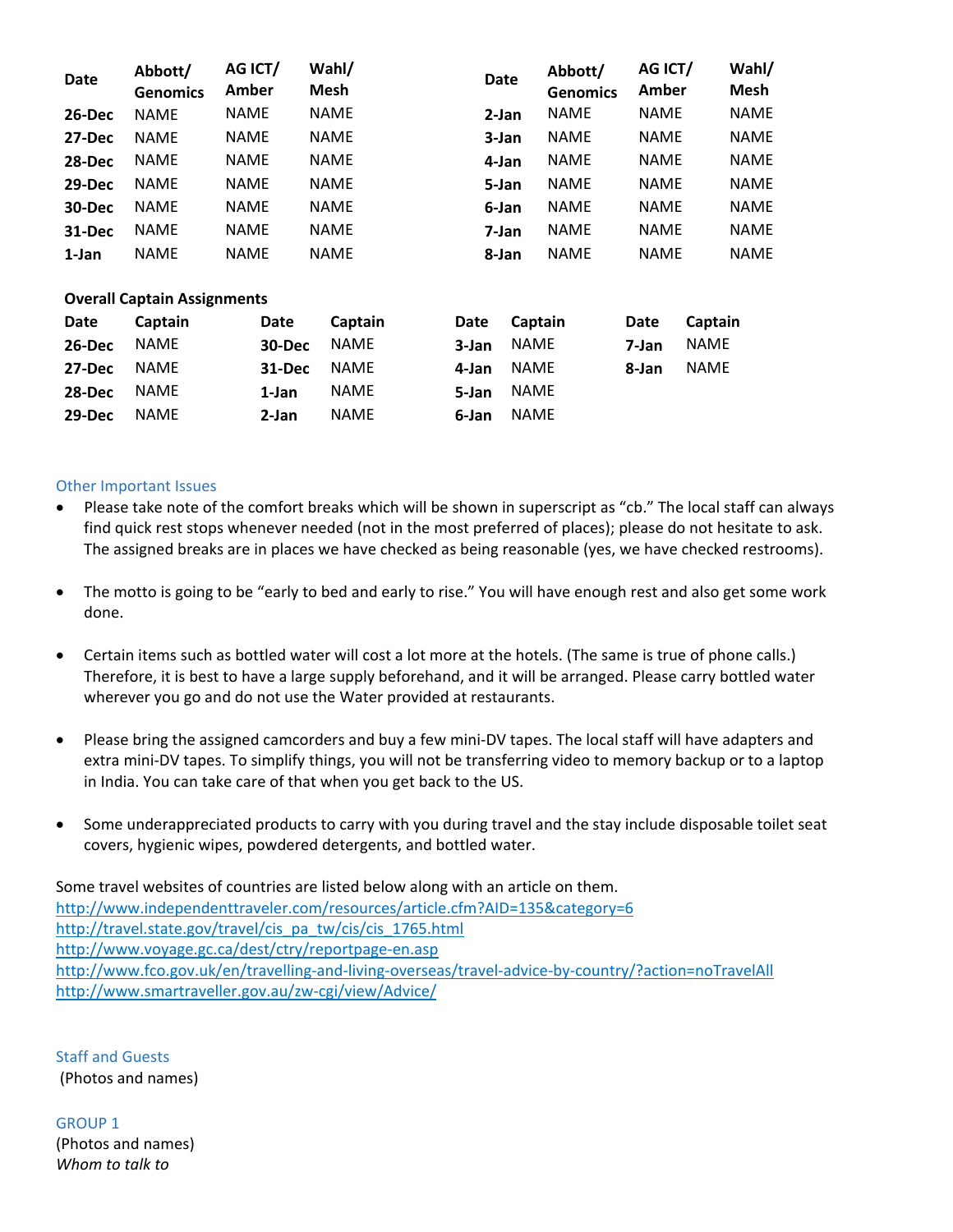Women - teaching in schools (current scenario of health landscape)

Low-income group v. Middle-income group (working people, bachelors, housewives) Professions: doctors, community organizers/leaders, nurses (Leaders = village elders, community centers)

| Local person throughout $-$ | TBD |
|-----------------------------|-----|
| Translator-                 | TBD |
| Translator in Delhi-        | TBD |

*What to see*

Infrastructure of marketplace: shops, community centers, village places, schools, higher education institutions (medical), hospitals, clinics

# DETAILED ITINERARY[1](#page-6-0)

**Important note: Those taking other flights on January 7th need to organize at the beginning of the trip with TRAVEL AGENT to make arrangements and payments.** 

# Monday, December 26 (Travel Day)

#### Dress Code: Casual

8:30 am – Main group traveling together: meet at airline counter **no later than 8:30 am** at Etihad Airways at **Terminal 5.** (NAMES, CHAPERONE)

| <b>Flight</b> | <b>Departs</b>                           | <b>Airport</b>  | Trmnl | Arrives                          | <b>Airport</b> | <b>Trmnl</b> |
|---------------|------------------------------------------|-----------------|-------|----------------------------------|----------------|--------------|
| Etihad 0150   | Dec $26/12:05 \text{ pm}$ Chicago O'Hare |                 |       | Dec 27/ 11:40 am Abu Dhabi (AUH) |                |              |
| Etihad 0270   | Dec 27 / 2:10 pm                         | Abu Dhabi (AUH) |       | Dec $27/8:15 \text{ pm}$ Chennai |                | 4            |

## Tuesday, December 27th (Travel Day)

## **Students arriving at the hotel on their own, 3:00 pm/Meet with TRAVEL AGENT as needed**

1. NAME PHONE

## **Other arrivals – Please arrange to pay TRAVEL AGENT separately for transport arrangements.**

NAME PHONE

UA 9130 Dec 19 / 10:15 am Frankfurt Dec 20 / 12:05 am Chennai

8:15 pm - Main Group arrives in Chennai<sup>cb</sup>

If time permits, please exchange about \$50 or so to rupees at airport – this will be easier if done by one person for everyone.

<span id="page-6-0"></span><sup>1</sup> TRAVEL AGENNT transport details

Chennai

l

27 Dec-two tempo traveller for airport-hotel transfers

28 Dec-two tempo traveller + innova for urban Chennai

29 Dec- two tempo traveller + innova –rural Kadambur + murugan idli

30 Dec—Mamallapuram + Maduranthagam Village-two tempo + innova

31 Dec- Acharapakkam Village + centroid-two tempo + innova-boat club-two tempo

01 Jan-chk out-MLC OFFICE-three tempo traveler with luggage –airport

Bangalore

01 jan-transfer from airport to hotel -32 seater coach

02 jan-Bangalore urban-two tempo traveller + innova

03 Jan-rural Bangalore-two tempo + one innova

04 jan- chk out- three tempo with luggage –urban Bangalore-transfer to airport

Delhi

04 jan-transfer from airport to hotel

<sup>05</sup> jan-day trip to Agra-32 seater coach

<sup>06</sup> Jan-day trip to Panipat-dinner with local host-32 seater coach

<sup>07</sup> jan-chk out Delhi local sightseeing-transfer to Delhi airport-32 seater coach.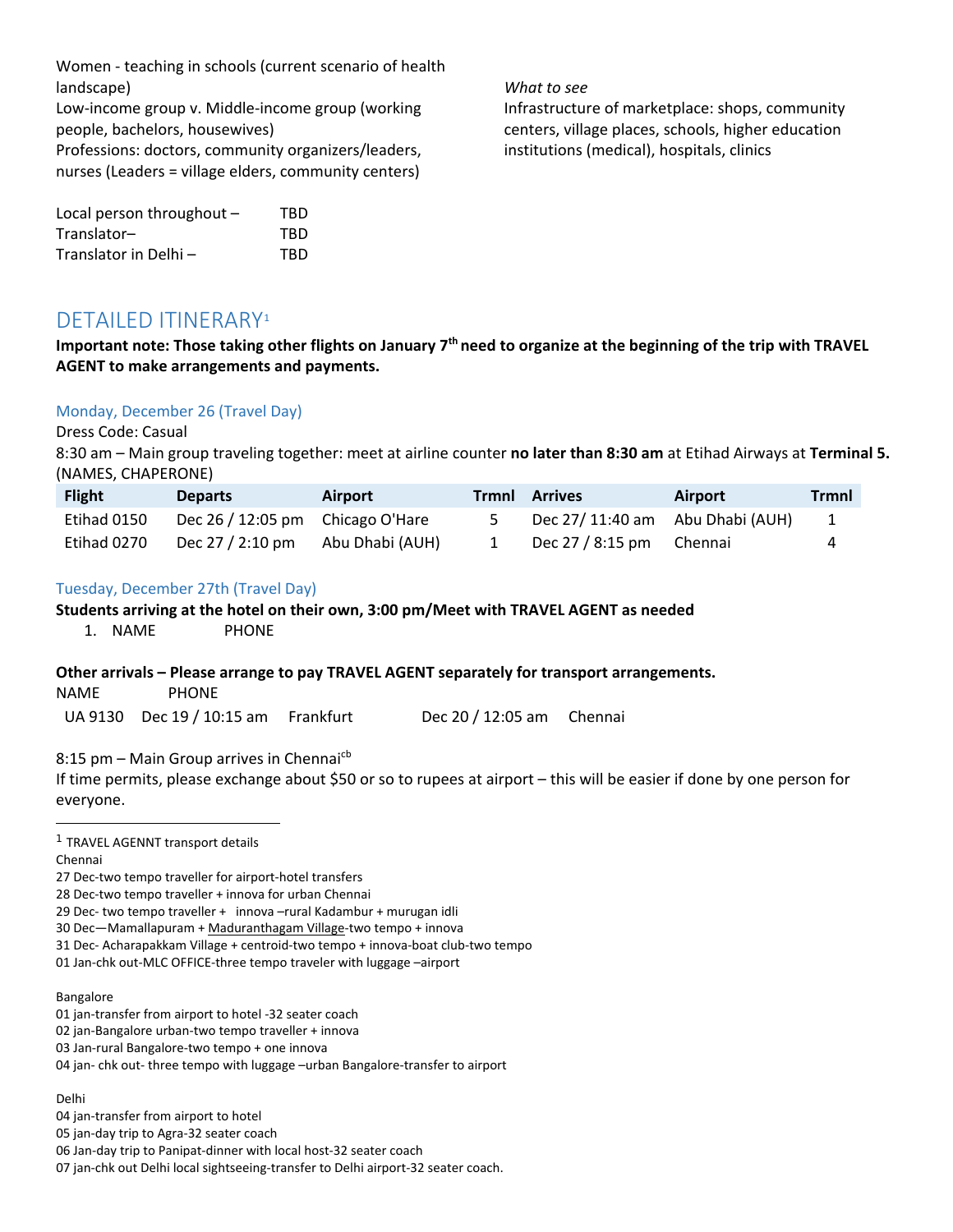*TRAVEL AGENT – Please arrange vehicle for 11/12 arriving plus luggage TRAVEL AGENT – Please locate convenient ATM for students to use in the following days TRAVEL AGENT/LOCAL STAFF/– Please meet at the hotel and proceed to the airport as per plan – Meeting time TRAVEL AGENT – Please have supply of bottled water Students – As you leave airport building, stay with your project group and each group will be led to the vehicle by one local person.*

(LOCAL STAFF PHOTOS AND NAMES)

- *STAFF– GROUP 1*
- *STAFF – GROUP 2*
- *STAFF – GROUP 3*

Tempo transfer from airport to hotel – Travel time: 1 hour As you leave airport building, stay with your project group and each group will be led to the vehicle by one person.

# Hotel in Chennai:

Radha Regent Chennai 171 Jawaharlal Nehru Salai, Arumbakkam Chennai – 600 106.

For more information: [http://www.radhahotels.com/radha-regent](http://www.radhahotels.com/radha-regent-chennai/contact-us.asp)[chennai/contact-us.asp](http://www.radhahotels.com/radha-regent-chennai/contact-us.asp) 044 6677 8899 info@radhahotels.com

Contact Information U.S. Consulate General Gemini Circle Chennai 600 006 Phone: 044-2857-4000 Fax: 044-2811-2020 Operating Hours: 8:30 a.m. – 5:30 pm Monday – Friday, excluding Indian and American Holidays

George Customs<br>Town House **CHENNAI Elephant Gate** High o Chem Court o li artis **DE Fort St George**<br> **DE Fort St George** Vepery **Nehru Park**  $\mathbf{C}$ Island  $\blacksquare$ **Egmore El Grounds** Chetput  $480$ Pudupet Chepauk Bay of Stadium **Bengal** E E) Nungambakkam **Triplicane O D** Valluvar Kottam **M** Vivekananda Museum Anna Flyover Pondy Teynampet  $\Box$ **Bazaar Alwarpet**<br> **Luz** Lighthouse<br> **Luzz** Marina Beach<br> **Ragaraya Hospital**<br> **Ragaraya Hospital**<br> **Ragaraya Hospital**<br> **Ragaraya Hospital**<br> **Ragaraya Hospital**<br> **Ragaraya Hospital Nagar** Ramakrishna Nandaman  $2 km$ **Mutt Temple** m.  $\overline{0}$  $\supset$  1 mile Golf **Mylapore** 

Cab– FastTrack 04460006000 04428889999 04424732

## Wednesday, December 28 (Urban Chennai)

*TRAVEL AGENT – Separate vehicles needed – 3 Ac tempos travelers seating 11+ driver STAFF – Call ahead to give notice to each host Group size - 29 TRAVEL AGENT– Please have supply of bottled water TRAVEL AGENT – Total box lunches for Submkt group = 30: 7 veg (1 veg/no egg) lunches; 23 non-veg (1 no pork/1 no shellfish) TRAVEL AGENT – LOCAL STAFF/– Please call all individuals on itinerary ahead of time LOCAL STAFF – Please ask translators to come to Radha Regent to travel with groups LOCAL STAFF – Voices 4 interviewees*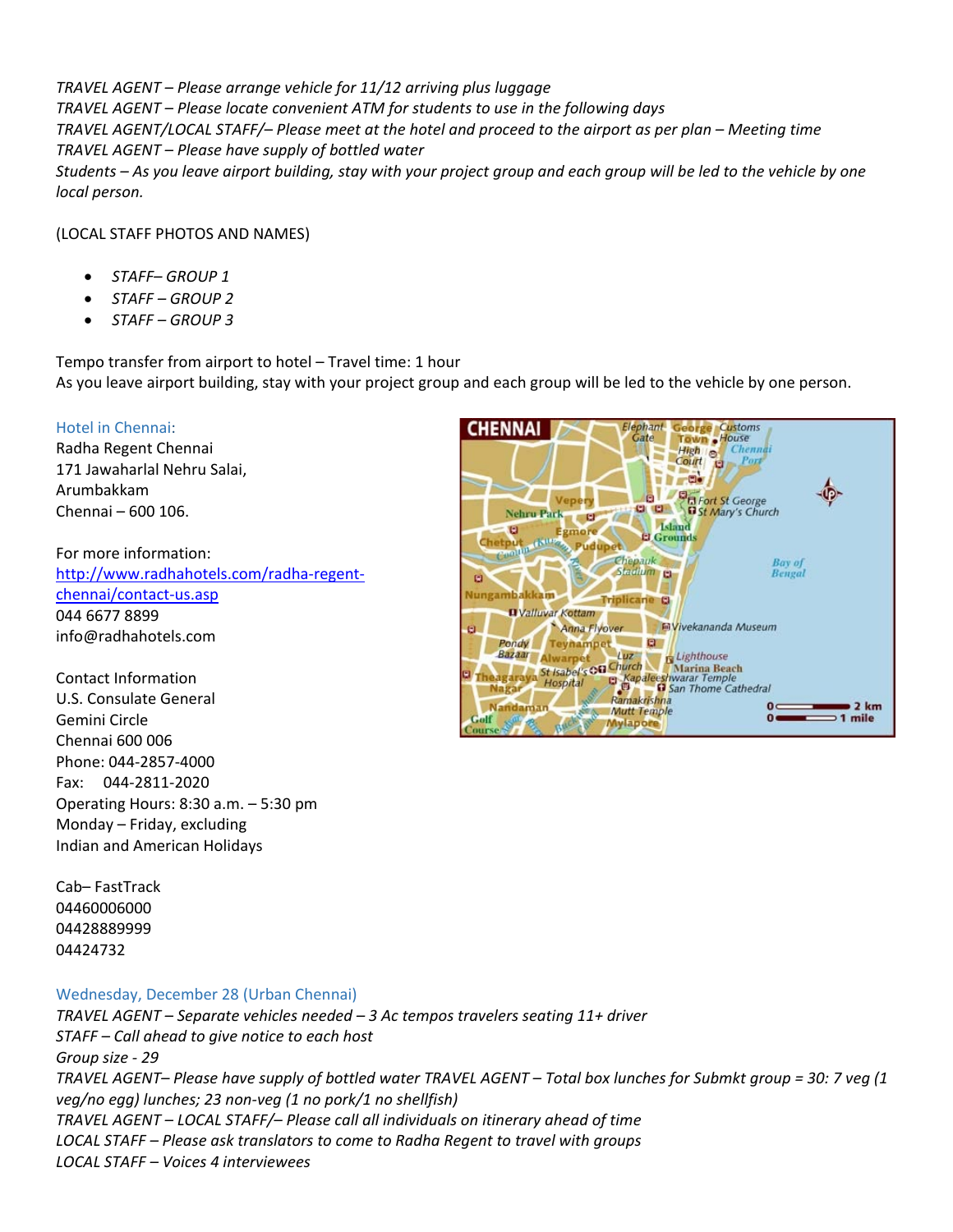*Students – Stay with your project group for all transportation Students – On Tempo days – AG ICT, Amber, with CHAPERONE in first tempo; Wahl & Mesh in second Tempo, Abbott and Genomics in third tempo with TRAVEL AGENT TRAVEL AGENT – Please reserve some tables for dinner at hotel Students - Dinner in small groups – pay on your own TRAVEL AGENT – Please reserve tables at restaurant for our groups CHAPERONE – Gifts for person who hosts at call center Group captains be prepared to briefly talk about the purpose of the trip at IIT*

Dress Code: Business Casual (No shorts/short-skirts/tank-tops/sandals) Recommend a long-sleeve shirt. 7:00 am – Breakfast at hotel 8:30 am – Departure Travel to Vadapalani Temple Vadapalani Temple visit **(Please remove footwear and leave in vehicle)**

10:00-am – Travel

- $\mu$  Urban site visits and interviews at Chennai  $\epsilon$ <sup>b</sup>
	- MLC Office #1 Yadaval Street Virugambakkam Chennai - 600092
- Local Facilitators Urban interviews – LOCAL NAME - PHONE Home visit – LOCAL NAME - PHONE Individual groups will rotate with STAFF for observations Everyone – household visits initially before interviews

Wahl – barber shop

- 1:30 pm Late and quick lunch on the  $go<sup>cb</sup>$
- 3:00 pm Visit to call center

4:00 or 5:30 pm – Visit to call center $\text{c}^{62}$  $\text{c}^{62}$  $\text{c}^{62}$ 

• Allsec Technologies Ltd. 46/C, Velachery Main Road, Velachery, Chennai 600042 Gregory Manoj Team Manager – Training Allsec Technologies Ltd. Phone: 91-044-22447070 Extn. 2069 Mobile: +919884055574 IPLC: 82-54403 E-mail: [gregory.watson@allsectech.com](mailto:gregory.watson@allsectech.com)<sup>[3](#page-8-1)</sup>

• Thank staff at each place

Travel back to hotel and dinner there on your own. TRAVEL AGENT will reserve tables if needed.

# Thursday, December 29 (Kadambur)

<span id="page-8-1"></span><span id="page-8-0"></span> $\overline{\phantom{a}}$ 

*TRAVEL AGENT – Separate vehicles needed – 3 Ac tempos travelers seating 11+ driver; Group size = 29 LOCAL STAFF – Call ahead to give notice to each host; TRAVEL AGENT – Please inform staff at hotel of late breakfast if needed*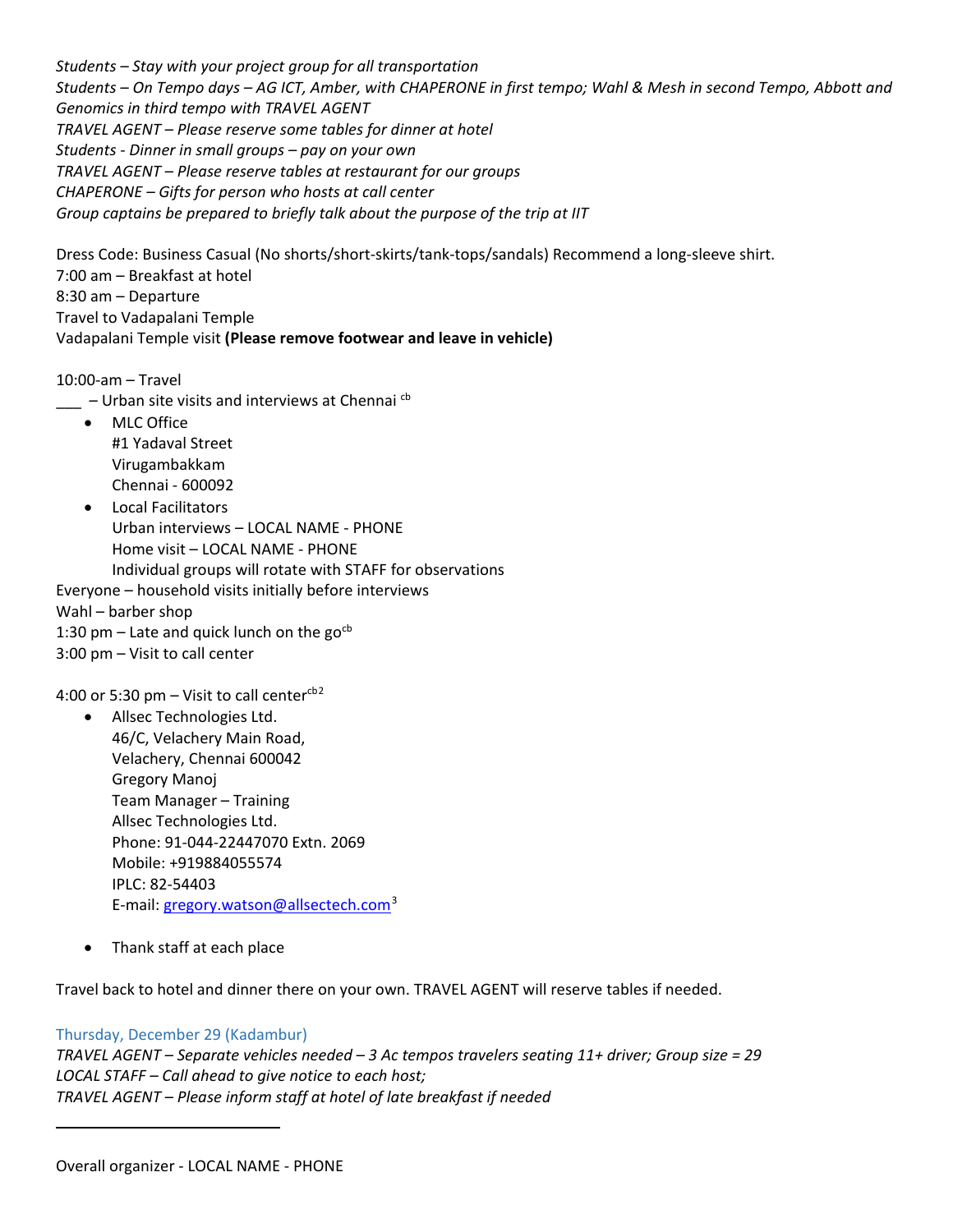*TRAVEL AGENT– Please have supply of bottled water TRAVEL AGENT – Total box lunches for Submkt group = 30: 7 veg (1 veg/no egg) lunches; 23 non-veg (1 no pork/1 no shellfish) STAFF – Please call all individuals on itinerary ahead of time Students – Stay with your project group for all transportation Students – On Tempo days – AG ICT, Amber, with CHAPERONE in first tempo; Wahl & Mesh in second Tempo, Abbott and Genomics in third tempo with TRAVEL AGENT TRAVEL AGENT – Please reserve some tables for dinner at hotel TRAVEL AGENT – Please reserve tables at restaurant for our groups CHAPERONE – Gifts for person who hosts at various places* Dress Code: Business Casual (No shorts/short-skirts/tank-tops/sandals) Recommend a long-sleeve shirt. 6:30 am – Breakfast at hotel 7:00 am – Departure, Single bus and Tempo Traveler to Kadambur 7:00-9:30 am – Travel to Kadambur village 9:30-10:30 am – Field visit and observation 10:30 am-1:30 pm – Interview 1:30-2:30 pm – Lunch break 2:30 pm – Leave village 2:30-5:00 pm – Travel to T.Nagar 5:00 pm – Dinner at Murugan Idli 1. 77-1/A, G.N. Chetty Road, T. Nagar Telephone: 044-28155462, 044-42025076 1.196.Westmasi street, Madurai - 625 001. Telephone: 0452 - 2341379 2. 46/13 North Usman Road, T. Nagar Telephone: 044-42084842 044-28155399

Visit to Skywalk Mall or Forum Mall (Vadapalani) if time permits

## Friday, December 30 (Rural/Sightseeing)

*TRAVEL AGENT – Vehicles for travel to village – 3 Ac tempos travelers seating 11+ driver – Group size 29 TRAVEL AGENT – Please have supply of bottled water TRAVEL AGENT – Total box lunches for Submkt group = 30: 7 veg (1 veg/no egg) lunches; 23 non-veg (1 no pork/1 no shellfish) TRAVEL AGENT – Make arrangements at Murugan Idli LOCAL STAFF – Voices 2 interviewees CHAPERONE – Gifts for farmer leaders and assistants Students – Dinner in smaller groups at hotel – pay on your own – TRAVEL AGENT will have some tables reserved Overall captain listed first – Convey thanks for the group after collecting everyone after each visit is over at village Students – On Tempo days – AG ICT, Amber, with CHAPERONE in first tempo; Wahl & Mesh in second Tempo, Abbott and Genomics in third tempo with TRAVEL AGENT*

Dress Code: Smart Casual (No shorts/short-skirts/tank-tops/sandals), Recommend long-sleeve shirt. 6:00 am – Breakfast at hotel 7:00 am  $-$  Depart for Mamallapuram<sup>cb</sup> 7:00-9:00 am – Travel 9:00-10:30 am – Mamallapuram temple (Two sites will be visited – Shore temple and Rathas) 10:30-11:30 am – Travel to Maduranthagam Village 11:30 am-12:15 pm – Field visit and observation 12:15-1.00pm – Round 1 interviews 1:00-1:30 pm – Lunch break 1:30-4:00 pm – Rounds 2 and 3 Interviews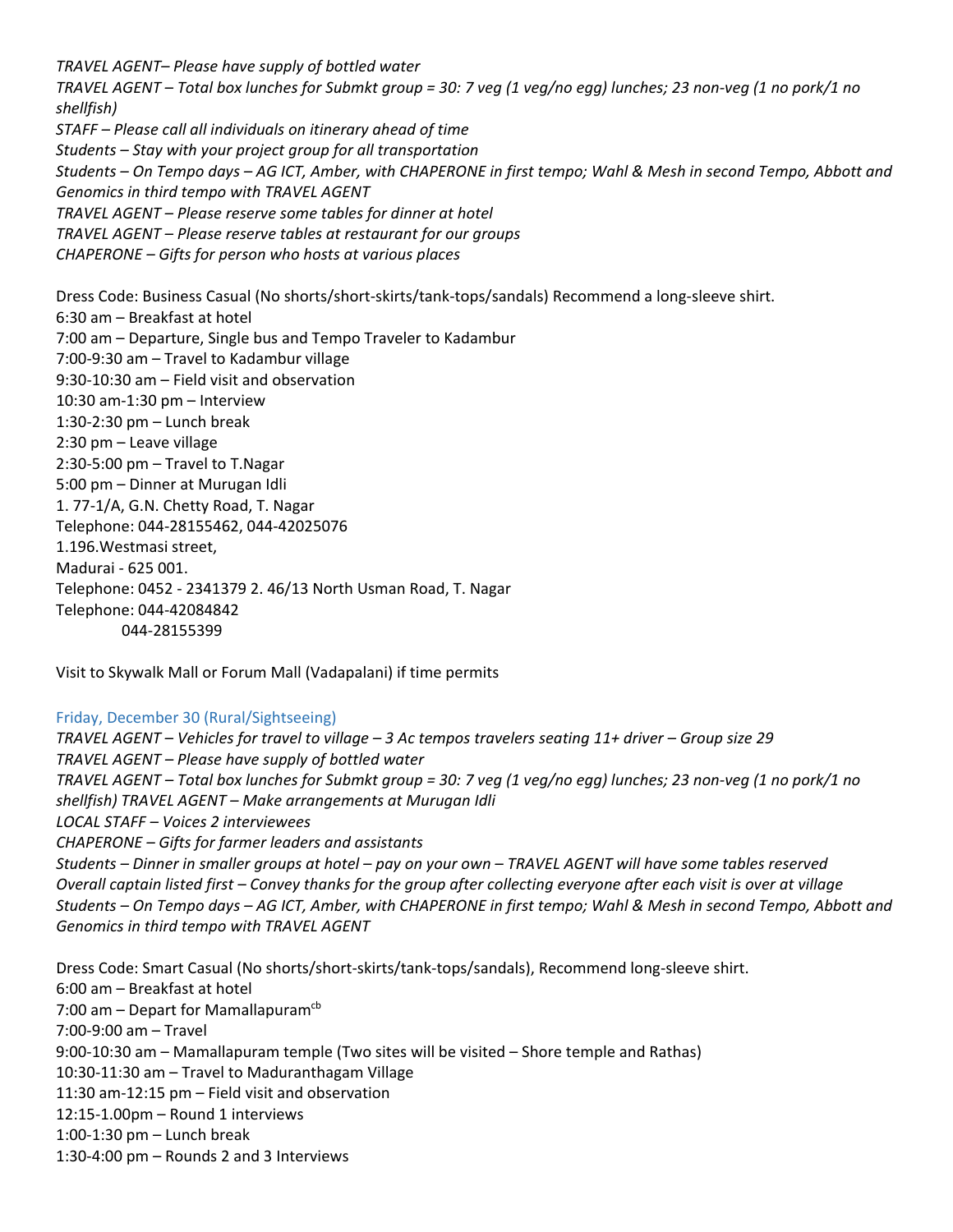4:00-6:30 pm – Travel to Chennai 6:30-7:30 pm – Mall visit if time permits 6:30 pm – Return to hotel or visit to Skywalk Mall and dinner there and return to hotel Dinner on your own

# Saturday, December 31 (Rural Tamil Nadu)

*TRAVEL AGENT – Separate vehicles needed – Separate vehicles needed – 3 Ac tempos travelers seating 11+ driver – Group size = 29 TRAVEL AGENT – Group size changes for Boat Club to 20 – 2 tempos sufficient TRAVEL AGENT – Please have supply of bottled water TRAVEL AGENT – Total box lunches for Submkt group = 30: 7 veg (1 veg/no egg) lunches; 23 non-veg (1 no pork/1 no shellfish) TRAVEL AGENT – Lunch includes video team of two but they will travel to site on their own LOCAL STAFF – Day care lunch visit for Abbott and Genomics Students – Stay with your project group for all transportation Students – On Tempo days – AG ICT, Amber, with CHAPERONE in first tempo; Wahl & Mesh in second Tempo, Abbott and Genomics in third tempo with TRAVEL AGENT CHAPERONE – Gifts for NAME at Centroid and Siva at Boat Club Call ahead to give notice to each host Group captains take care of payments for their group at Boat Club* 

Dress Code: Smart Casual (No shorts/short-skirts/tank-tops/sandals) FOR EVENING AFTER GOING BACK TO HOTEL WHEN WE VISIT MADRAS BOAT CLUB: FULL-SLEEVE COLLARED SHIRT (TIE OPTIONAL) FOR MEN, SOCKS, AND SHOES REQUIRED (JEANS NOT ALLOWED); "BATHROOM SLIPPERS" NOT ALLOWED AT MADRAS BOAT CLUB, THE LOCATION FOR DINNER. **PLEASE FOLLOW DRESS CODE TO AVOID EMBARASSING SITUATIONS FOR OUR HOSTS.**

6:30-7:30 am – Breakfast at hotel 730-10:15 am – Travel to Acharapakkam Village 10:15-10:45 am – Village visit and field observation 10:45 am-1:00 pm – Interviews 1:00-3:30 pm – Travel to Centroid (Lunch on the bus) 3:30 pm – Visit Centroid (Design firm) **NAME** CONTACT INFO

5:30 pm – Travel back to hotel DRESS CODE FOR EVENING AFTER GOING BACK TO HOTEL WHEN WE VISIT MADRAS BOAT CLUB: FULL-SLEEVE COLLARED SHIRT (TIE OPTIONAL) FOR MEN, SOCKS, AND SHOES REQUIRED (JEANS NOT ALLOWED); "BATHROOM SLIPPERS" NOT ALLOWED AT MADRAS BOAT CLUB, THE LOCATION FOR DINNER. **PLEASE FOLLOW DRESS CODE TO AVOID EMBARASSING SITUATIONS FOR OUR HOSTS.**

7:30 pm – Depart for New Year's Party at Madras Boat Club (Contact Person: LOCAL NAME - PHONE ) Group size 20 – 2 Tempos 12:30 am – Return to hotel

Sunday, January 1 (Urban Chennai and Departure for Bangalore) *TRAVEL AGENT – Separate vehicles needed – Separate vehicles needed – 3 Ac tempos travelers seating 11+ driver – Group size = 29 TRAVEL AGENT – Please have supply of bottled water TRAVEL AGENT – Total box lunches for Submkt group = 30: 7 veg (1 veg/no egg) lunches; 23 non-veg (1 no pork/1 no shellfish) CHAPERONE – Gifts for assistants at urban interviews Students – On Tempo days – AG ICT, Amber, with CHAPERONE in first tempo; Wahl & Mesh in second Tempo, Abbott and Genomics in third tempo with TRAVEL AGENT*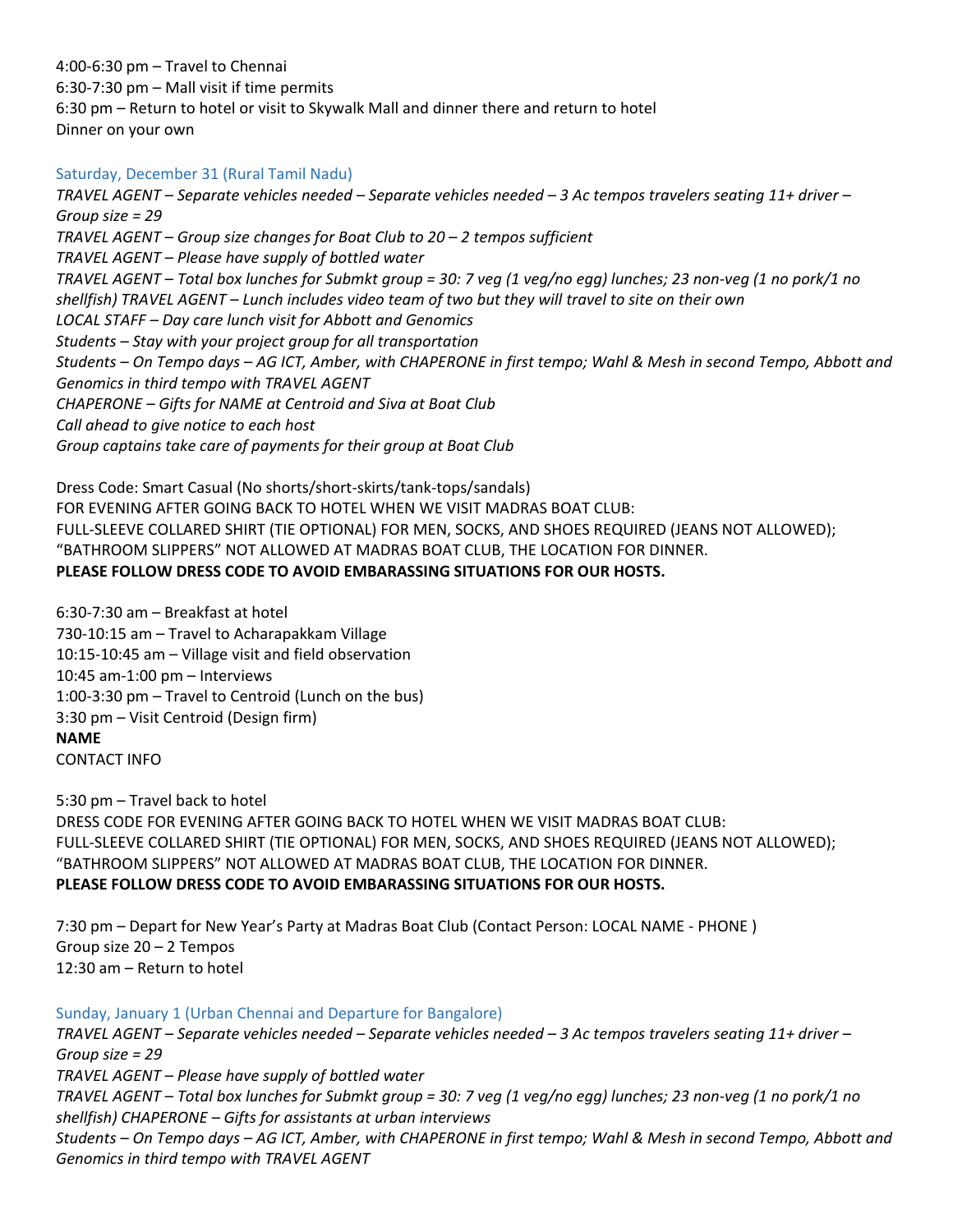Dress Code: Casual (No shorts/short skirts/tank tops/sandals) 10:00 am – Late start Bazaar visit Noon -2:00 pm -- Interviews Interviewees based on specific requests by groups after previous days of interviewing.

• MLC Office, 1 Yadaval St., Virugambakkam, Chennai 600092 Urban interviews – LOCAL NAME - PHONE Home visit – LOCAL NAME - PHONE

Neighborhood and other visits as requested Clinic/school lunch for Abbott group Marketplace for post-harvest group Barber/beautician for Wahl group

2:30-3:00 pm – Travel to Koyambedu Market

3:00 -4:00 pm –Koyambedu market visit 4:00 pm Depart for airport



Please stay with project groups and one local person per group with clear directions for meeting point - Ground floor in India is First floor in the US. If smaller groups need to be formed than the three we have, please have one local per group.

4:00-5:00 pm – Travel to airport (Dinner at airport on your own)

#### **Chennai to Bangalore**

| <b>Flight</b> | <b>Departs</b>  | <b>Airport</b> | <b>Arrives</b>  | Airport   |  |
|---------------|-----------------|----------------|-----------------|-----------|--|
| 9W2543        | Jan 1 / 7:10 pm | Chennai        | Jan $1/8:20$ pm | Bangalore |  |

Snacks will be served on the flight.

9:00 pm – travel to hotel in a 32-seater coach (coffee shop will be open 24/7 for late dinner)

Hotel Lemon Tree Premier Ulsoor lake 2/1, St Johns Road, Ulsoor, Bengaluru, Karnataka 560042 080 4480 2000

Contact Information <http://chennai.usconsulate.gov/vppbengaluru.html> U.S. Consulate General Gemini Circle Chennai 600 006 **Phone:** 044-2857-4000 **Fax:** 044-2811-2020

Operating Hours: 8:30 am – 5:30 pm Monday – Friday, excluding [Indian and American Holidays](http://chennai.usconsulate.gov/holidays2.html) Cab company – Fast Track

04460006000 04428889999 04424732020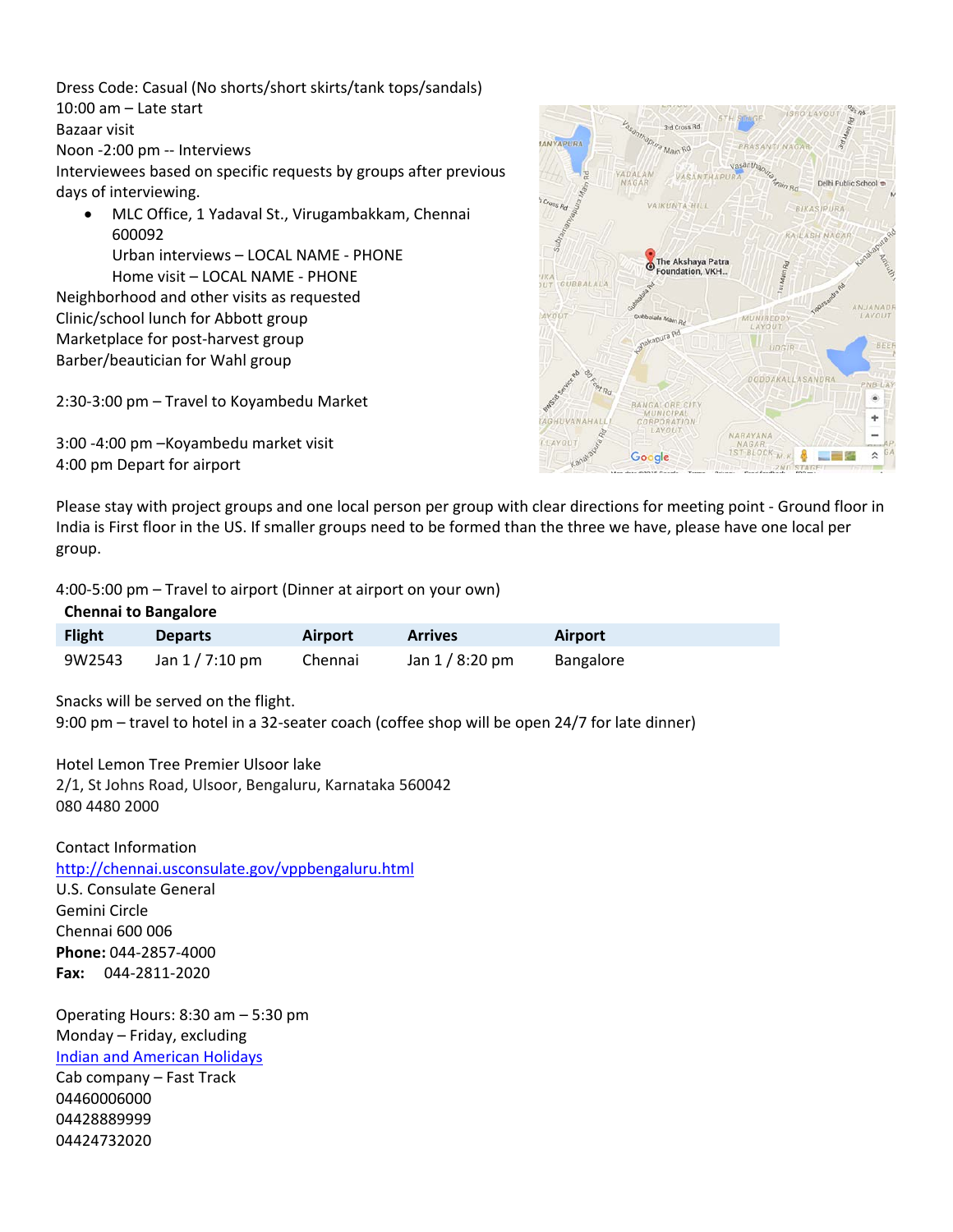

# Monday, January 2 (Urban Bangalore)

*TRAVEL AGENT – Separate vehicles needed – Separate vehicles needed – 2 Ac tempos travelers seating 11+ driver (Larger or 7-seater)– Group size = 20 + NAME = 21*

*TRAVEL AGENT – Please have supply of bottled water*

*TRAVEL AGENT – Total box lunches for Submkt group = 22: 7 veg (1 veg/no egg) lunches; 15 non-veg (1 no pork/1 no shellfish) CHAPERONE – Gifts for assistants at urban interviews*

*Students – On Tempo days – AG ICT, Amber, Mesh together with CHAPERONE in first tempo; Wahl, Abbott and Genomics together with Seth in second tempo* 

7:00 am – Breakfast at hotel 8:30 am – Depart for Unnati

LOCAL NAME - PHONE

Visit to GE Healthcare and I2I Telesolutions s

GE Healthcare

Vikram Damodaran -

[vikram.damodaran@geind.ge.com](mailto:vikram.damodaran@geind.ge.com)

GM - Affordable Healthcare Platforms - SHS GE Healthcare Export Promotion Industrial Park 122, Whitefield

Road, John F. Welch Technology Centre, Hoodi Village, Bangalore, KA, 560066, IN Office: +91 80 40883887 Mobile: +91 9845288756



# I2ITeleSolutions

Rd Number 7, KIADB Export Promotion Industrial Area, Whitefield, Bengaluru, Karnataka 560066, India LOCAL NAME - PHONE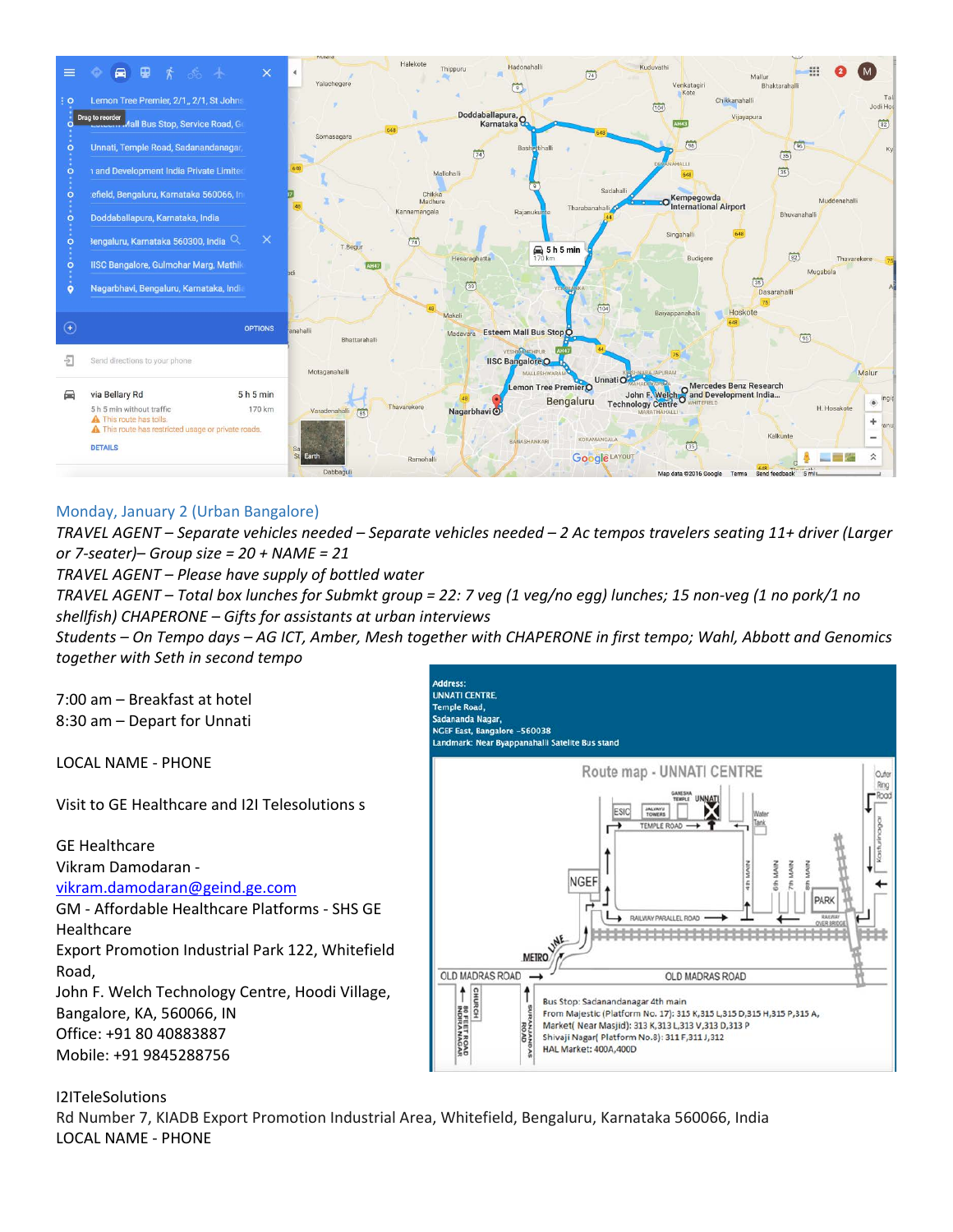3:00 pm – Visit to Akshaya Patra for some groups

The Akshaya Patra Foundation, VKH, Vasanthapura, Bangalore, Vasanthapura, Subramanyapura, Bengaluru, Karnataka 560062

LOCAL NAME - PHONE

Tuesday, January 3 (Rural)

*Group size = 20*

*TRAVEL AGENT – Please have supply of bottled water*

*TRAVEL AGENT – Total box lunches for Submkt group = 22: 7 veg (1 veg/no egg) lunches; 15 non-veg (1 no pork/1 no shellfish) CHAPERONE – Gifts for farmer leaders and assistants TRAVEL AGENT – 2 AC Tempo travelers*

*Students – On Tempo days – AG ICT, Amber, Mesh together with CHAPERONE in first tempo; Wahl, Abbott and Genomics together with Seth in second tempo* 

*TRAVEL AGENT – Please have supply of bottled water*

*Students – Dinner in smaller groups – pay on your own – TRAVEL AGENT will have some tables reserved* Tejinder 9416392282

7:00 am – breakfast in hotel 8:00 am departure - Rural visits – 9 am – NAME joins us at Esteem Mall Bus stop – Map below LOCAL NAME CONTACT INFO

Hosts – LOCAL NAME - PHONE

# Programme Coordinator LOCAL NAME - PHONE CONTACT INFO



10:30 am-2:30 pm – interviews and field observation Neighborhood and other visits as requested Clinic/school lunch/House visit for Abbott/Genomics group Agri Land, Rice mill, Harvesting etc for Amber/Rural ICT Barber/house visit for Wahl group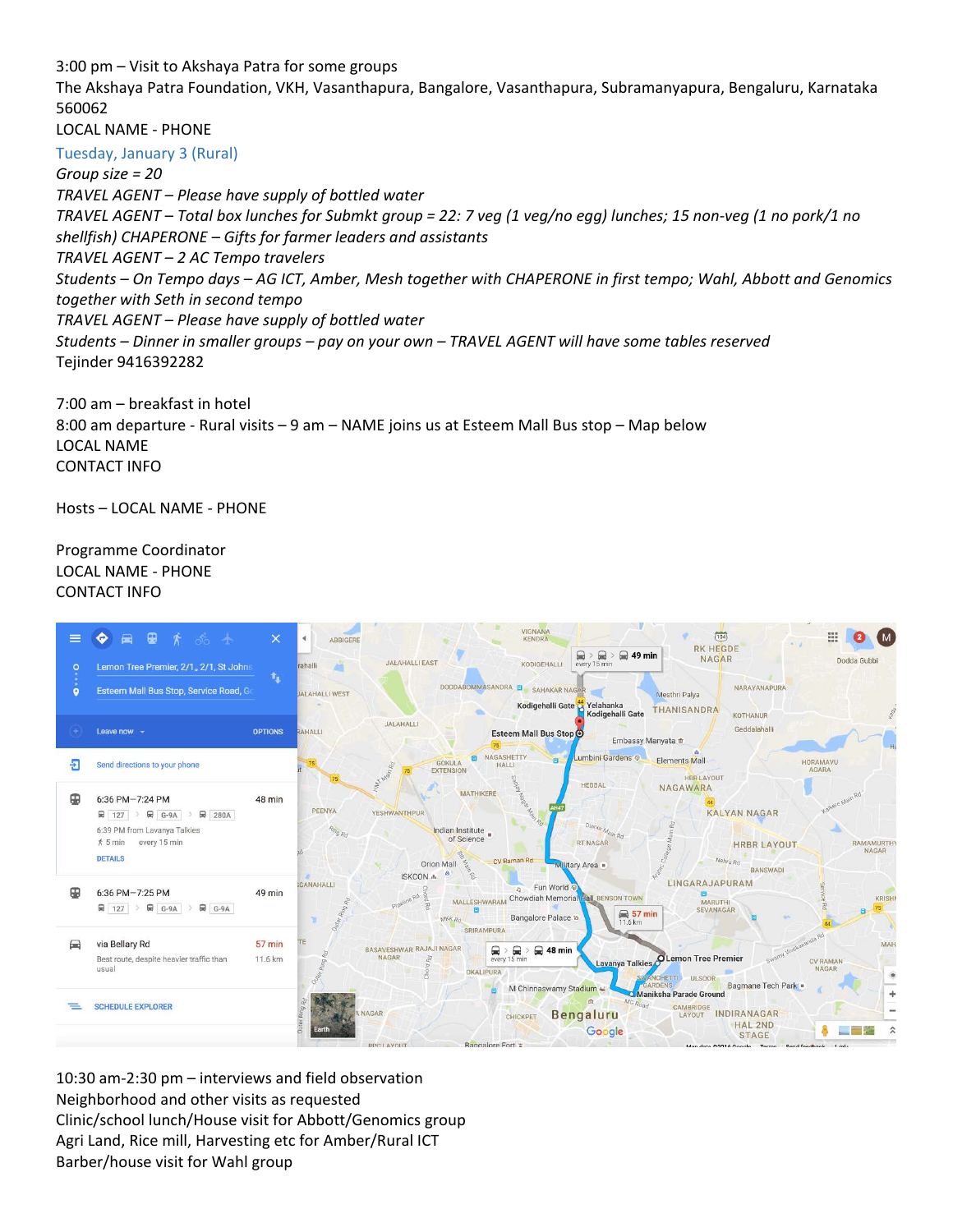Lunch break TBD Dinner

Wednesday, January 4 (Urban Bangalore and Departure to Delhi)

*Group size = 19*

*TRAVEL AGENT – Please have supply of bottled water TRAVEL AGENT – Total box lunches for Submkt group = 20: 6 veg (1 veg/no egg) lunches; 14 non-veg (1 no pork/1 no shellfish) TRAVEL AGENT – 2 AC Tempos in Bangalore – Group size 18 TRAVEL AGENT – 32-seater coach from Delhi airport to hotel TRAVEL AGENT – Please have supply of bottled water ready for us in Delhi Students – Please prepare a 5-minute presentation at IISc Bangalore without slides, just an overview of key insights, and implications for your project – for purposes of this, please stay as 4 groups – health, personal grooming, agriculture, and ICT (Mesh) Group – Breakfast at airport/food for purchase during flight Students – On Tempo days – AG ICT, Amber, Mesh together with CHAPERONE in first tempo; Wahl, Abbott and Genomics in second tempo* 

Dress Code: Smart Casual (No shorts/short skirts/tank tops/sandals). Long-sleeve shirt and shoes.

7:00 am – Breakfast at Hotel 8:30 am – Depart from hotel 9:30 am -12:30 pm – Visit to Indian Institute of Science, Bangalore LOCAL NAME - PHONE

1:00 pm – Travel to airport

## **Bangalore to Delhi**

| <b>Flight</b> | <b>Departs</b>  | Airport   | <b>Arrives</b>  | <b>Airport</b> |
|---------------|-----------------|-----------|-----------------|----------------|
| 6E 3988       | Jan 4 / 5:10 pm | Bangalore | Jan 4 / 7:55 pm | Delhi          |

US Embassy Shantipath, Chanakyapuri New Delhi - 110021 Tel: 011-91-11-2419-8000 Fax: 011-91-11-2419-0017 American Center 24, Kasturba Gandhi Marg New Delhi - 110001 Tel: 011-91-11-2347-2000

## **Hotel:**

HOTEL CROWNE PLAZA OKHLA PLOT NO. 1, COMMUNITY CENTRE PHASE - 1, OKHLA, New Delhi, Delhi 110020

## Thursday, January 5 (Agra/Taj Mahal)

*TRAVEL AGENT – Single bus (32-seater coach) – Lunch at McDonald's – Total = 18 TRAVEL AGENT – Total lunches for Submkt group = 18: 5 veg (1 veg/no egg) lunches; 13 non-veg (1 no pork/1 no shellfish) TRAVEL AGENT – Please have supply of bottled water TRAVEL AGENT – Please pay for entry to tourist sites TRAVEL AGENT – Early breakfast at hotel Students – Entry fees to tourist sites will be paid for the entire group Students – Dinner in smaller groups – pay on your own – TRAVEL AGENT will have some tables reserved*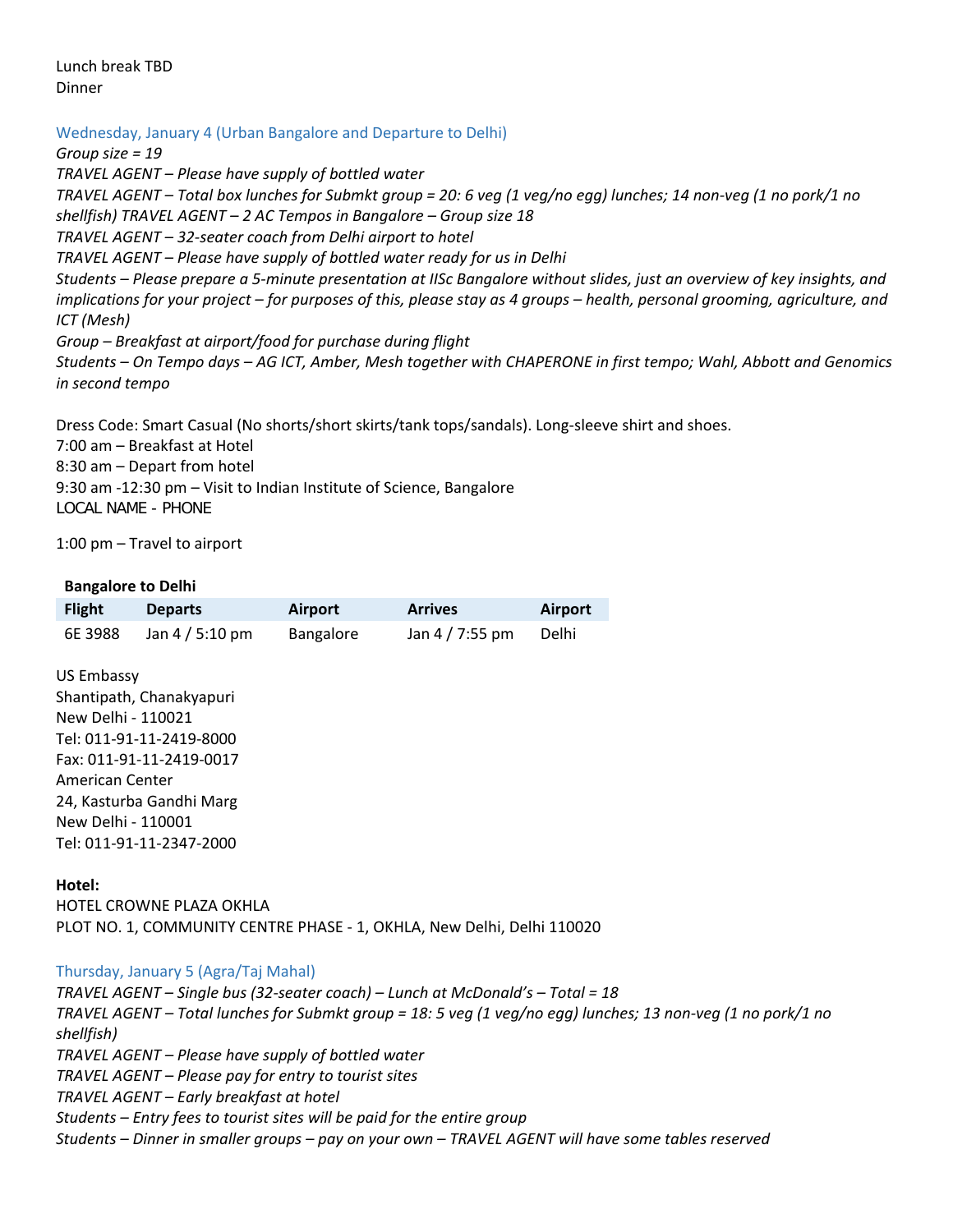Dress Code: Casual (No shorts/short-skirts/tank-tops/sandals) 6:00 am – Breakfast at hotel 7:00 am – Depart hotel for sightseeing in Agra (Snack on the bus late morning) 7:00-11:00 am – Travel with one rest stop<sup>cb</sup> 11:00 am - Visit Taj Mahal $cb$ 1:30 pm – Return to bus (Lunch on the bus) 7:00 pm –Arrive back in Delhi - Dinner at hotel

- Some tables will be reserved under TRAVEL AGENT's name
- Dinner on your own

# Friday, January 6 (Rural North India)

*TRAVEL AGENT – Single bus (32-seater coach) – Total = 18 TRAVEL AGENT – Please have supply of bottled water TRAVEL AGENT – 21 vegetarian lunches or lunch as per discussion with Tejinder Students – Dinner in smaller groups or farewell dinner – pay on your own – TRAVEL AGENT will have some tables reserved*

Dress code: Smart casual (no sandals/shorts/short skirts/tank tops; for men – required shirt with collar) 7:00 am – Breakfast at hotel

8:00 am – Depart hotel (On-time departure very important in order to leave village by 2:30 or 3:00 pm and return to Delhi before traffic)

- 1. Head south on Shiv Mandir Marg 350 m
- 2. At the roundabout, take the  $1^{st}$  exit 300 m
- 3. Turn right 150 m
- 4. At the roundabout, take the  $2^{nd}$  exit Pass by PGDAV College (on the left in 350 m) – 850 m
- 5. Take the ramp onto Mahatma Gandhi Rd/Ring Rd 400 m
- 6. Slight right onto Mahatma Gandhi Rd/Mahatma Gandhi Flyover/Ring Rd Continue to follow Mahatma Gandhi Ring Rd/Ring Rd Pass by Aggarwal Sweets (on the left in 850 m) – 1.2 km
- 7. Take the ramp onto Mahatma Gandhi Rd/Rind Rd Pass by VidyutVihar (on the left in 500 m) – 2.3 km
- 8. Slight right onto Grand Trunk Rd/Mahatma Gandhi Rd/Ring Rd Continue to follow Grand Trunk Rd Drive along the park (on the left for 350 m) – 94.8 km
- 9. Keep right to stay on Grand Trunk Rd Partial toll road – 13.2 km
- 10. Turn left toward MDR 11 m
- 11. Take the 1st right toward MDR  $-$  400 m
- 12. Go through 1 roundabout Drive along Pepsi Plant (on the right for 160 m) – 8.8 km
- 13. Turn left 500 m
- 14. Go through 1 roundabout

Base station address:

C/o Azad Singh Village & Post Office Rair Kalan District Panipat. (Haryana) 132140 Panipat Refinery Indian Oil MDR Dadlana, HR 132140, India